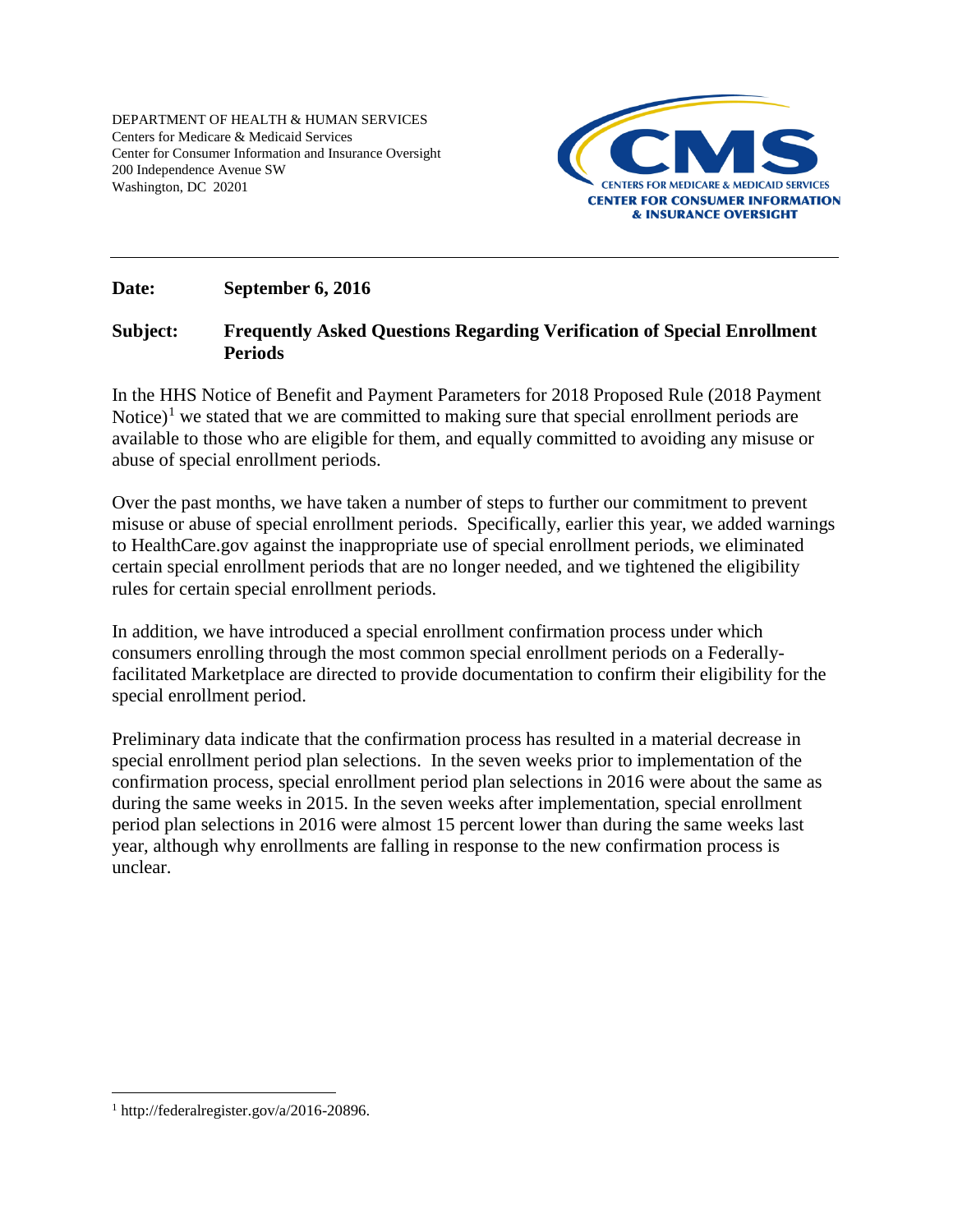

In the 2018 Payment Notice, we proposed to continue our efforts to clarify and streamline the rules around special enrollment periods by codifying certain special enrollment periods that were made available through prior guidance. We also noted the concerns we have heard about how these actions are affecting the Exchange risk pools. Some have said that additional changes are needed to prevent individuals from misusing special enrollment periods to sign up for coverage only after they become sick. Others have cautioned that differential costs for the special enrollment period population reflect the already low take-up rates for special enrollment periods among eligible individuals.

We have been asked what policy changes we might consider and when and what input would be most relevant. The frequently asked questions below address these issues. In particular, to further inform policy development, we seek input on a pilot we intend to launch in the months after Open Enrollment in 2017.

### **Q1: What further actions is CMS considering to curb potential abuse of special enrollment periods?**

As we noted in the 2018 Payment Notice, we seek information on potential additional actions to take regarding special enrollment period outreach and policy. In the meantime, we are planning a pilot to evaluate a pre-enrollment verification process. Our intent in conducting such a pilot would be to evaluate the impact of pre-enrollment verification of special enrollment period